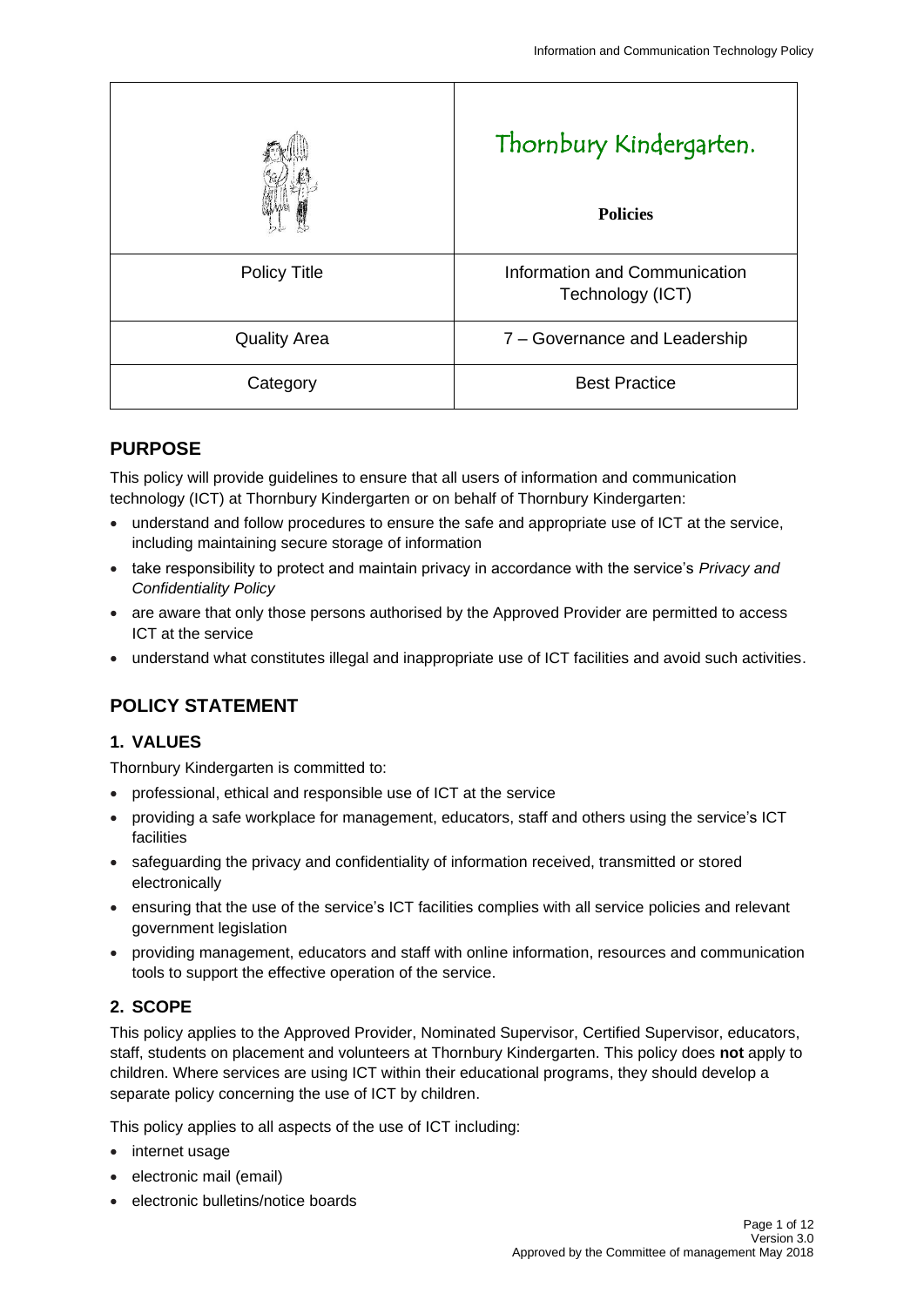- electronic discussion/news groups
- weblogs (blogs)
- social networking
- file transfer
- file storage (including the use of end point data storage devices refer to *Definitions*)
- file sharing
- video conferencing
- streaming media
- instant messaging
- online discussion groups and chat facilities
- subscriptions to list servers, mailing lists or other like services
- copying, saving or distributing files
- viewing material electronically
- printing material
- portable communication devices including mobile and cordless phones.

## **3. BACKGROUND AND LEGISLATION**

### **Background**

The Victorian Government has funded the provision of ICT infrastructure and support to kindergartens since 2003. This support has included:

- purchase and installation of ICT equipment
- installation and maintenance of internet connection
- provision of email addresses
- training in the use of software and the internet
- help desk support.

The purpose of this support is to:

- establish ICT infrastructure to assist teachers in the development and exchange of learning materials, and in recording children's learning
- contribute to the professional development of kindergarten teachers and assistants, and enhance their access to research in relation to child development
- establish ICT infrastructure that enhances the management of kindergartens and reduces the workload on management committees
- contribute to the sustainability of kindergartens by providing for the better management of records, including budget and finance records (refer to Kindergarten IT Program: <http://www.kindergarten.vic.gov.au/> ).

The ICT environment is continually changing. Early childhood services now have access to a wide variety of technologies via fixed, wireless and mobile devices. While ICT is a cost-effective, timely and efficient tool for research, communication and management of a service, there are also legal responsibilities in relation to information privacy, security and the protection of employees, families and children.

State and federal laws, including those governing information privacy, copyright, occupational health and safety, anti-discrimination and sexual harassment, apply to the use of ICT (refer to *Legislation and standards*). Illegal and inappropriate use of ICT resources includes pornography, fraud, defamation, breach of copyright, unlawful discrimination or vilification, harassment (including sexual harassment, stalking and privacy violations) and illegal activity, including illegal peer-to-peer file sharing.

### **Legislation and standards**

Relevant legislation and standards include but are not limited to: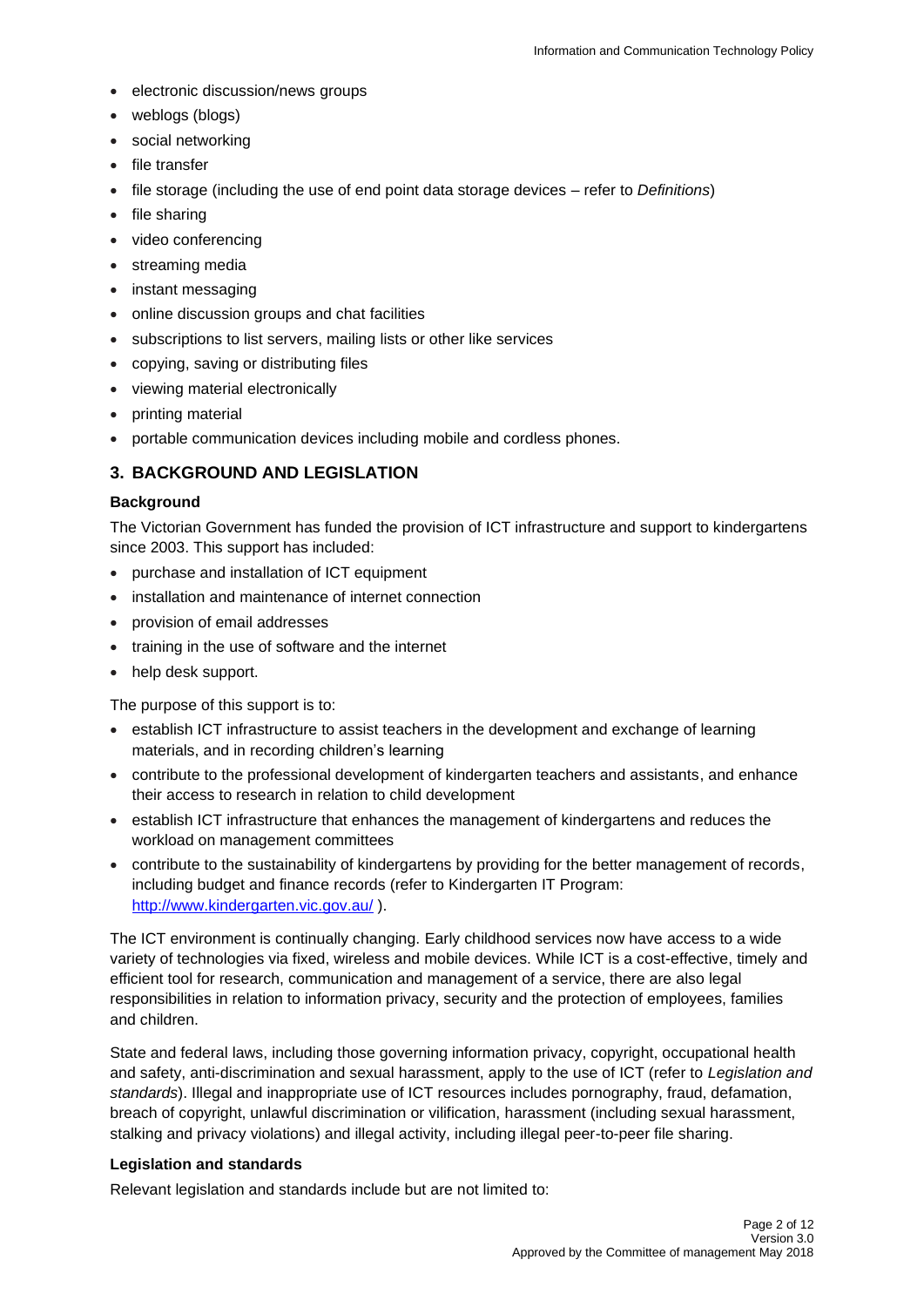- *Broadcasting Services Act 1992 (Cth)*
- *Charter of Human Rights and Responsibilities Act 2006* (Vic)
- *Classification (Publications, Films and Computer Games) Act 1995*
- *Commonwealth Classification (Publication, Films and Computer Games) Act 1995*
- *Competition and Consumer Act 2010* (Cth)
- *Copyright Act 1968* (Cth)
- *Copyright Amendment Act 2006* (Cth)
- *Education and Care Services National Law Act 2010*
- *Education and Care Services National Regulations 2011*
- *Equal Opportunity Act 2010* (Vic)
- *Freedom of Information Act 1982*
- *Health Records Act 2001* (Vic)
- *Information Privacy Act 2000* (Vic)
- *National Quality Standard*, Quality Area 7: Governence and Leadership
	- − Standard 7.1.2: Systems are in place to manage risk and enable the effective management and operation of a quality service.
- *Occupational Health and Safety Act 2004* (Vic)
- *Privacy Act 1988* (Cth)
- *Public Records Act 1973* (Vic)
- *Sex Discrimination Act 1984* (Cth)
- *Spam Act 2003* (Cth)
- *Trade Marks Act 1995* (Cth)

The most current amendments to listed legislation can be found at:

- Victorian Legislation Victorian Law Today:<http://www.legislation.vic.gov.au/>
- Commonwealth Legislation ComLaw:<http://www.comlaw.gov.au/>

#### **4. DEFINITIONS**

The terms defined in this section relate specifically to this policy. For commonly used terms e.g. Approved Provider, Nominated Supervisor, Regulatory Authority etc. refer to the *General Definitions* section of this manual.

**Anti-spyware:** Software designed to remove spyware: a type of malware (refer to *Definitions*), that collects information about users without their knowledge.

**Chain email:** An email instructing recipients to send out multiple copies of the same email so that circulation increases exponentially.

**Computer virus:** Malicious software programs, a form of malware (refer to *Definitions*), that can spread from one computer to another through the sharing of infected files, and that may harm a computer system's data or performance.

**Defamation:** To injure or harm another person's reputation without good reason or justification. Defamation is often in the form of slander or libel.

**Disclaimer:** Statement(s) that seeks to exclude or limit liability and is usually related to issues such as copyright, accuracy and privacy.

**Electronic communications:** Email, instant messaging, communication through social media and any other material or communication sent electronically.

**Encryption:** The process of systematically encoding data before transmission so that an unauthorised party cannot decipher it. There are different levels of encryption available.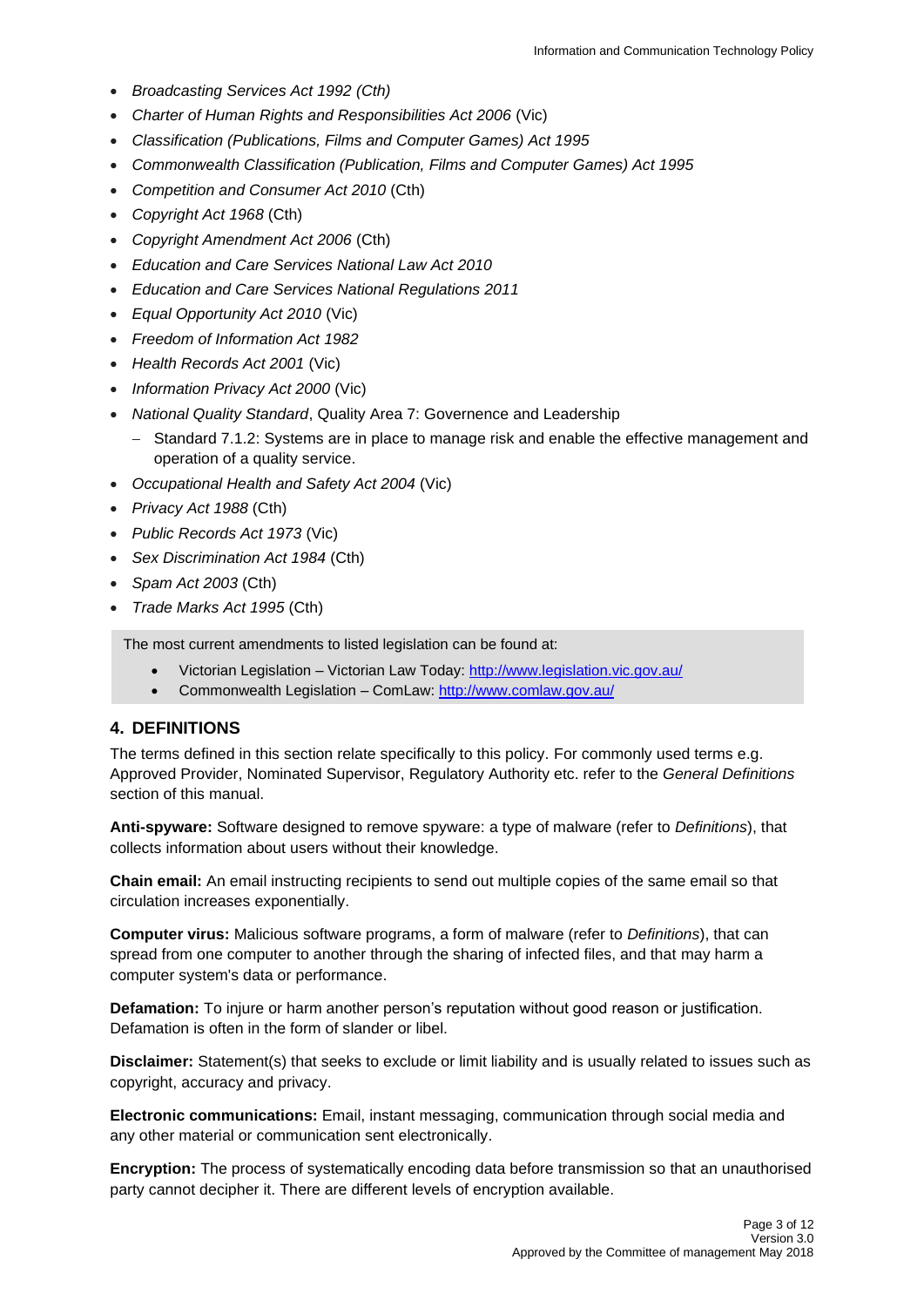**Endpoint data storage devices:** Devices capable of storing information/data. New devices are continually being developed, and current devices include:

- laptops
- USB sticks, external or removable hard drives, thumb drives, pen drives and flash drives
- iPods or other similar devices
- cameras with USB drive connection
- iPhones/smartphones
- PCI/PC Card/PCMCIA storage cards
- PDAs (Personal Digital Assistants)
- other data-storage devices (CD-ROM and DVD).

**Firewall:** The primary method of keeping a computer/network secure. A firewall controls (by permitting or restricting) traffic into and out of a computer/network and, as a result, can protect these from damage by unauthorised users.

**Flash drive:** A small data-storage device that uses flash memory, and has a built-in USB connection. Flash drives have many names, including jump drives, thumb drives, pen drives and USB keychain drives.

**Integrity:** (In relation to this policy) refers to the accuracy of data. Loss of data integrity may be either gross and evident (e.g. a computer disk failing) or subtle (e.g. the alteration of information in an electronic file).

**Malware:** Short for 'malicious software'. Malware is intended to damage or disable computers or computer systems.

**PDAs (Personal Digital Assistants):** A handheld computer for managing contacts, appointments and tasks. PDAs typically include a name and address database, calendar, to-do list and note taker. Wireless PDAs may also offer email and web browsing, and data can be synchronised between a PDA and a desktop computer via a USB or wireless connection.

**Portable storage device (PSD)** *or* **removable storage device (RSD):** Small, lightweight, portable easy-to-use device that is capable of storing and transferring large volumes of data. These devices are either exclusively used for data storage (for example, USB keys) or are capable of multiple other functions (such as iPods and PDAs).

**Spam:** Unsolicited and unwanted emails or other electronic communication.

**Security:** (In relation to this policy) refers to the protection of data against unauthorised access, ensuring confidentiality of information, integrity of data and the appropriate use of computer systems and other resources.

**USB interface:** Universal Serial Bus (USB) is a widely used interface for attaching devices to a host computer. PCs and laptops have multiple USB ports that enable many devices to be connected without rebooting the computer or turning off the USB device.

**USB key:** Also known as sticks, drives, memory keys and flash drives, a USB key is a device that plugs into the computer's USB port and is small enough to hook onto a key ring. A USB key allows data to be easily downloaded and transported/transferred.

**Vicnet:** An organisation that provides a range of internet services to libraries and community groups (including kindergartens, as part of a government-funded project), including broadband and dialup internet and email access, website and domain hosting, and website design and development. Vicnet delivers information and communication technologies, and support services to strengthen Victorian communities. For more information, visit: [www.kindergarten.vic.gov.au](http://www.kindergarten.vic.gov.au/)

**Virus:** A program or programming code that multiplies by being copied to another program, computer or document. Viruses can be sent in attachments to an email or file, or be present on a disk or CD.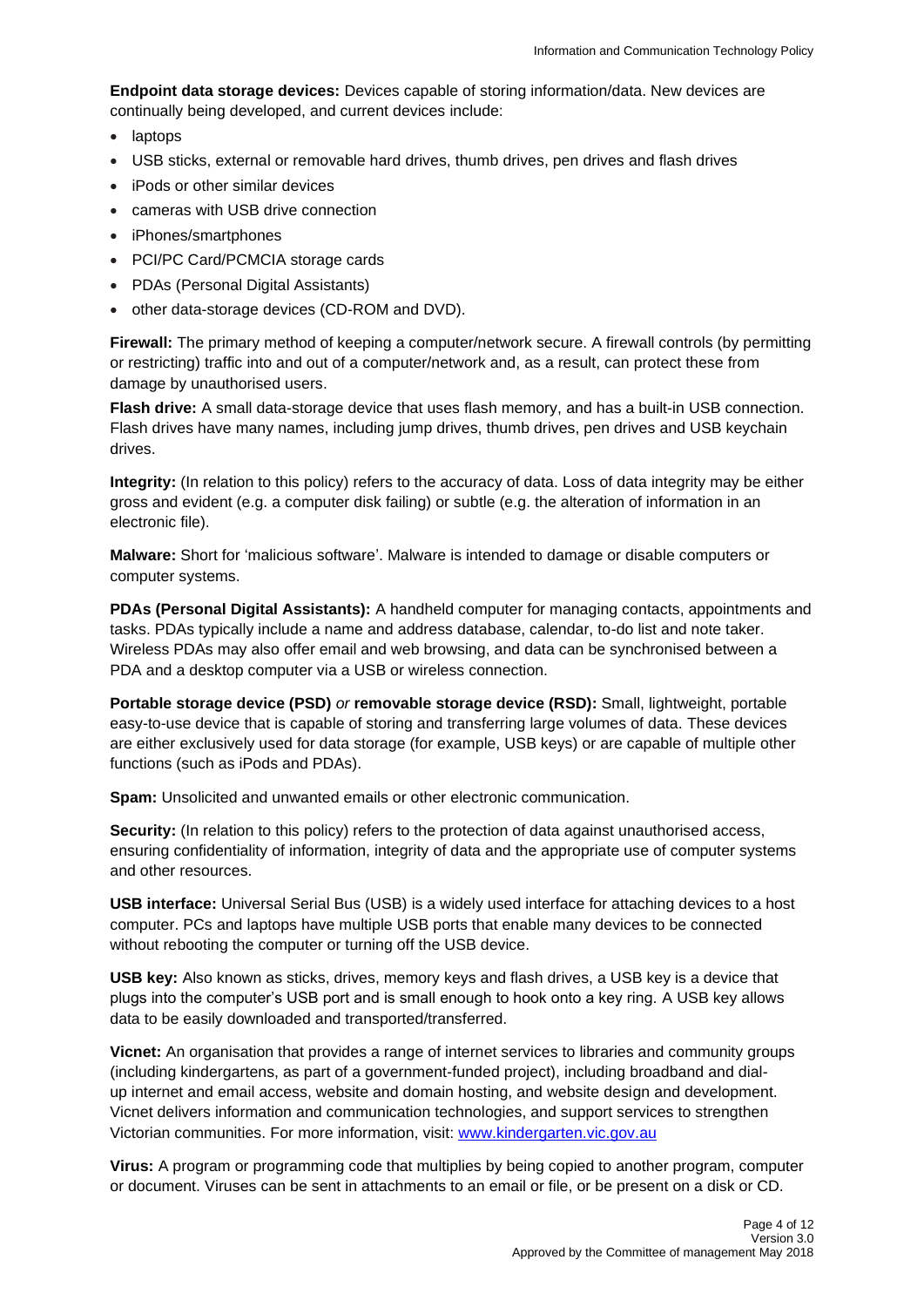While some viruses are benign or playful in intent, others can be quite harmful: erasing data or requiring the reformatting of hard drives.

### **5. SOURCES AND RELATED POLICIES**

### **Sources**

- *Acceptance Use Policy*, DET Information, Communications and Technology (ICT) Resources: [www.education.vic.gov.au/about/deptpolicies/acceptableuse.htm](http://www.education.vic.gov.au/about/deptpolicies/acceptableuse.htm)
- IT for Kindergartens: [www.kindergarten.vic.gov.au](http://www.kindergarten.vic.gov.au/)
- Organisation for Economic Co-operation and Development (OECD) (2002) *Guidelines for the Security of Information Systems and Networks: Towards a Culture of Security*: [www.oecd.org](http://www.oecd.org/)

### **Service policies**

- *Code of Conduct Policy*
- *Complaints and Grievances Policy*
- *Curriculum Development Policy*
- *Enrolment and Orientation Policy*
- *Governance and Management of the Service Policy*
- *Occupational Health and Safety Policy*
- *Privacy and Confidentiality Policy*
- *Staffing Policy*

## **PROCEDURES**

### **The Approved Provider is responsible for:**

- ensuring that the use of the service's ICT complies with all relevant state and federal legislation (refer to *Legislation and standards*), and all service policies (including *Privacy and Confidentiality Policy* and *Code of Conduct Policy*)
- providing suitable ICT facilities to enable educators and staff to effectively manage and operate the service
- authorising the access of educators, staff, volunteers and students to the service's ICT facilities, as appropriate
- providing clear procedures and protocols that outline the parameters for use of the service's ICT facilities (refer to Attachment 1 – Procedures for use of ICT at the service)
- embedding a culture of awareness and understanding of security issues at the service (refer to Attachment 2 – Guiding principles for security of information systems)
- ensuring that effective financial procedures and security measures are implemented where transactions are made using the service's ICT facilities, e.g. handling fee and invoice payments, and using online banking
- ensuring that the service's computer software and hardware are purchased from an appropriate and reputable supplier
- identifying the need for additional password-protected email accounts for management, educators, staff and others at the service, and providing these as appropriate
- identifying the training needs of educators and staff in relation to ICT, and providing recommendations for the inclusion of training in ICT in professional development activities
- ensuring that procedures are in place for the regular backup of critical data and information at the service
- ensuring secure storage of all information at the service, including backup files (refer to *Privacy and Confidentiality Policy*)
- adhering to the requirements of the *Privacy and Confidentiality Policy* in relation to accessing information on the service's computer/s, including emails
- considering encryption (refer to *Definitions*) of data for extra security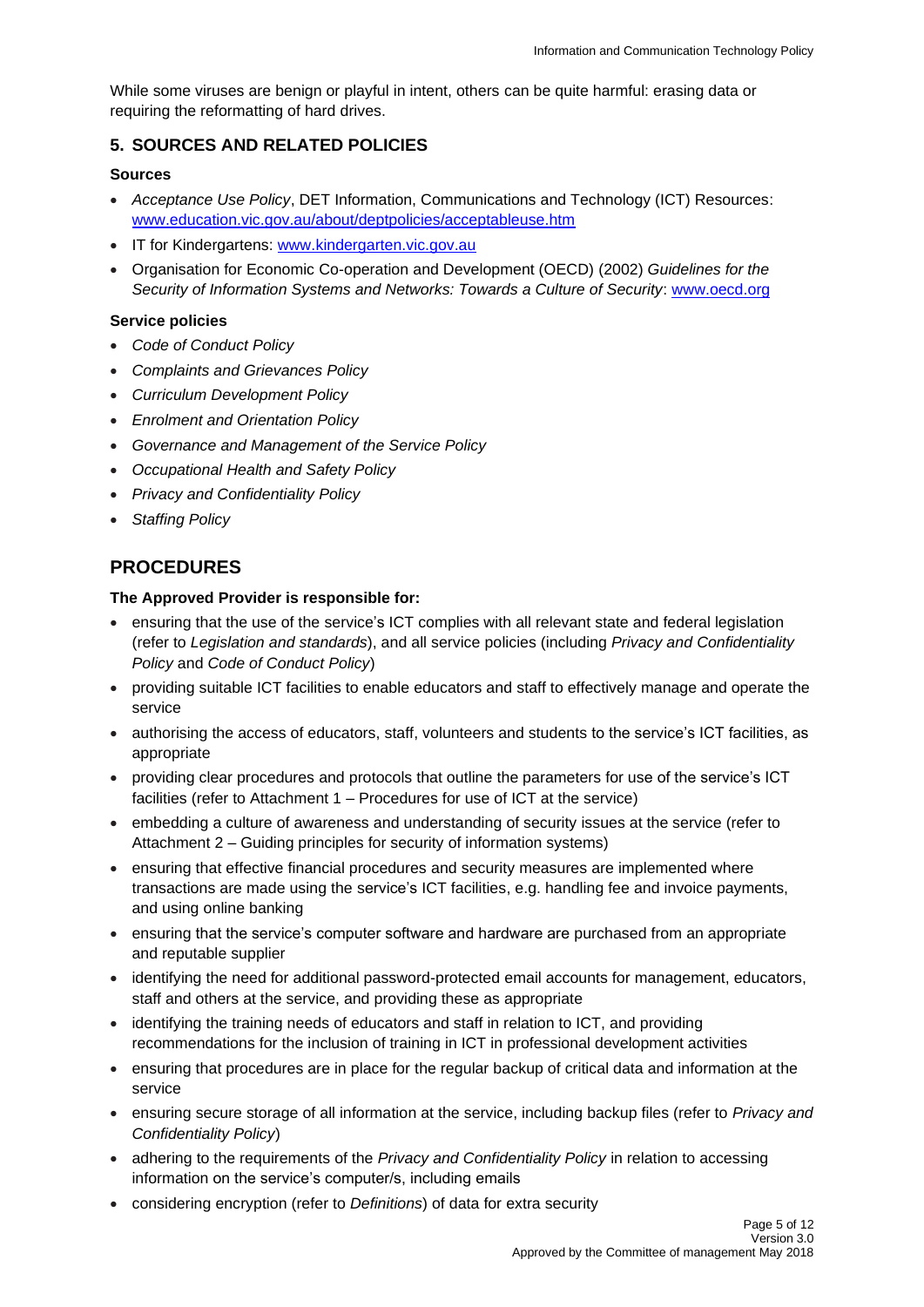- ensuring that reputable anti-virus and firewall software (refer to *Definitions*) are installed on service computers, and that software is kept up to date
- developing procedures to minimise unauthorised access, use and disclosure of information and data, which may include limiting access and passwords, and encryption (refer to *Definitions*)
- ensuring that the service's liability in the event of security breaches, or unauthorised access, use and disclosure of information and data is limited by developing and publishing appropriate disclaimers (refer to *Definitions*)
- developing procedures to ensure data and information (e.g. passwords) are kept secure, and only disclosed to individuals where necessary e.g. to new educators, staff or committee of management
- developing procedures to ensure that all educators, staff, volunteers and students are aware of the requirements of this policy
- ensuring the appropriate use of endpoint data storage devices (refer to *Definitions*) by all ICT users at the service
- ensuring that all material stored on endpoint data storage devices is also stored on a backup drive, and that both device and drive are kept in a secure location
- ensuring compliance with this policy by all users of the service's ICT facilities
- ensuring that written permission is provided by parents/guardians for authorised access to the service's computer systems and internet by persons under 18 years of age (e.g. a student on placement at the service) (refer to Attachment 3 – Parent/guardian authorisation for under-age access to the Thornbury Kindergarten ICT facilities).

### **The Nominated Supervisor, Certified Supervisors, educators, staff and other authorised users of the service's ICT facilities are responsible for:**

- complying with all relevant legislation and service policies, protocols and procedures, including those outlined in Attachments 1 and 2
- completing the authorised user agreement form (see Attachment 4)
- keeping allocated passwords secure, including not sharing passwords and logging off after using a computer
- maintaining the security of ICT facilities belonging to Thornbury Kindergarten
- accessing accounts, data or files on the service's computers only where authorisation has been provided
- co-operating with other users of the service's ICT to ensure fair and equitable access to resources
- obtaining approval from the Approved Provider before purchasing licensed computer software and hardware
- ensuring confidential information is transmitted with password protection or encryption, as required
- ensuring no illegal material is transmitted at any time via any ICT medium
- using the service's email, messaging and social media facilities for service-related and lawful activities only
- using endpoint data storage devices (refer to *Definitions*) supplied by the service for service-related business only, and ensuring that this information is protected from unauthorised access and use
- ensuring that all material stored on an endpoint data storage device is also stored on a backup drive, and that both device and drive are kept in a secure location
- notifying the Approved Provider of any damage, faults or loss of endpoint data storage devices
- signing an acknowledgement form upon receipt of a USB or portable storage device (including a laptop) (refer to Attachment 4 – Authorised user agreement)
- restricting the use of personal mobile phones to rostered breaks
- responding only to emergency phone calls when responsible for supervising children to ensure adequate supervision of children at all times (refer to *Supervision of Children Policy*)
- ensuring electronic files containing information about children and families are kept secure at all times (refer to *Privacy and Confidentiality Policy*).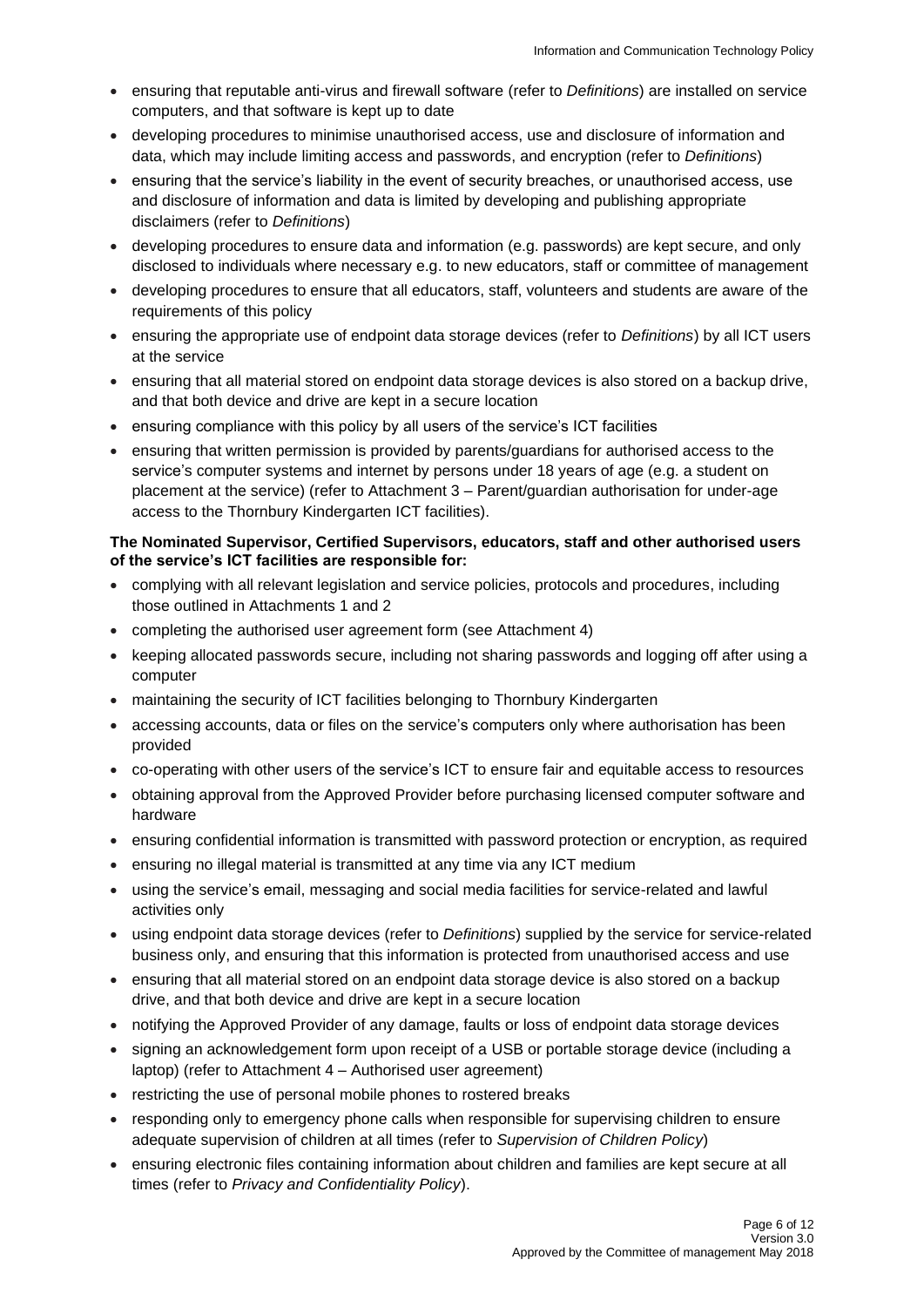#### **Parents/guardians are responsible for:**

- reading and understanding this *Information and Communication Technology (ICT) Policy*
- complying with all state and federal laws, the requirements of the *Education and Care Services National Regulations 2011*, and all service policies and procedures
- maintaining the privacy of any personal or health information provided to them about other individuals e.g. contact details.

**Volunteers and students, while at the service, are responsible for following this policy and its procedures.**

## **EVALUATION**

In order to assess whether the values and purposes of the policy have been achieved, the Approved Provider will:

- regularly seek feedback from everyone affected by the policy regarding its effectiveness
- monitor the implementation, compliance, complaints and incidents in relation to this policy
- keep the policy up to date with current legislation, research, policy and best practice
- revise the policy and procedures as part of the service's policy review cycle, or as required
- notify parents/guardians at least 14 days before making any changes to this policy or its procedures.

## **ATTACHMENTS**

- Attachment 1: Procedures for use of ICT at the service
- Attachment 2: Guiding principles for security of information systems
- Attachment 3: Parent/guardian authorisation for under-age access to the Thornbury Kindergarten ICT facilities
- Attachment 4: Authorised user agreement

## **AUTHORISATION**

This policy was adopted by the Approved Provider of Thornbury Kindergarten on **15 May 2018.**

## **REVIEW DATE: 17/05/2021**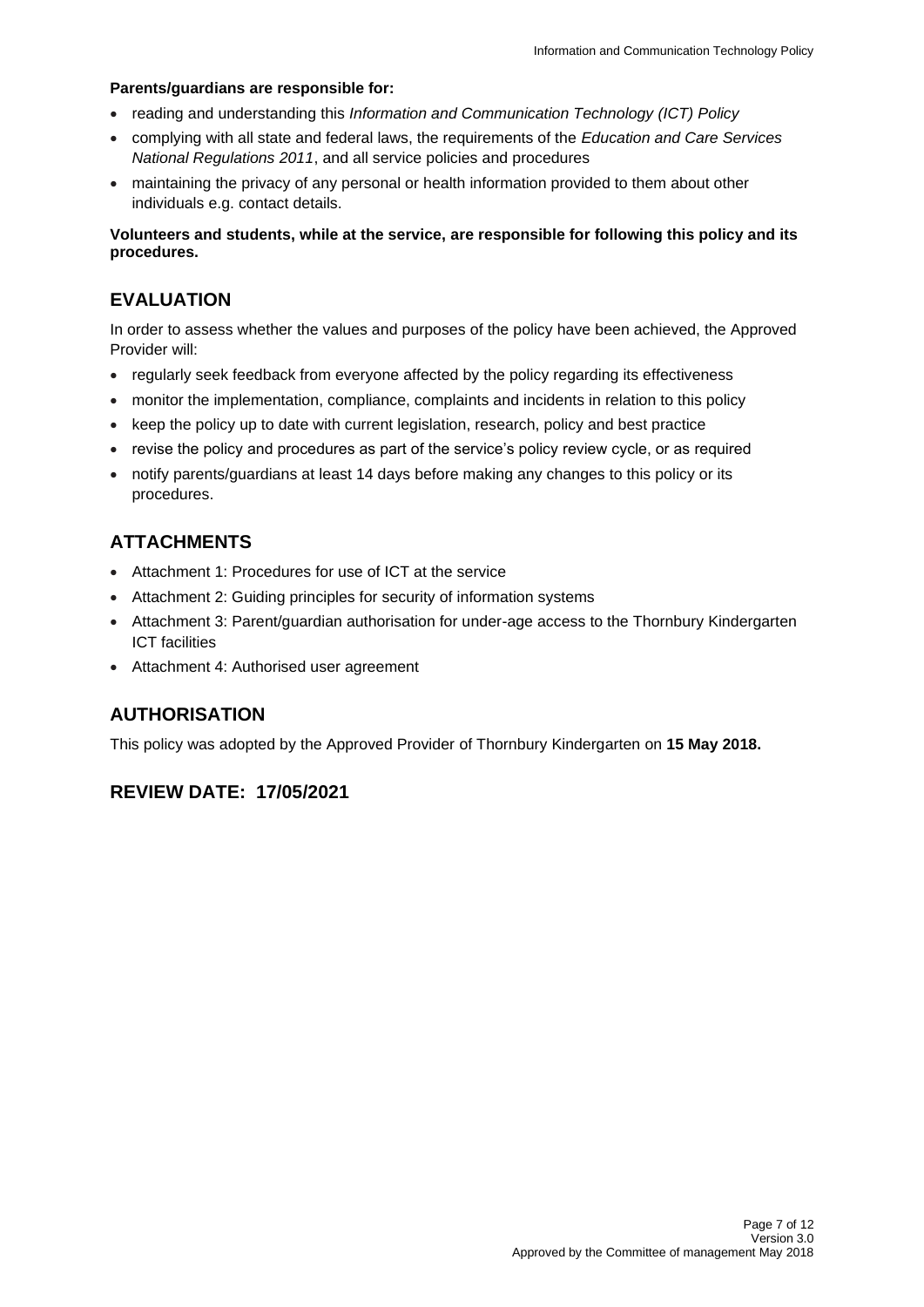# **ATTACHMENT 1 Procedures for use of ICT at the service**

### **EMAIL USAGE**

- Content of emails and email addresses must always be checked before sending.
- When sending emails to multiple recipients, care should be taken to avoid the inappropriate disclosure of email addresses to a whole group of recipients; blind copying (BCC) should be used where appropriate.
- Always include a subject description in the subject line.
- Always include a disclaimer (refer to *Definitions*) which is common to all users, on emails to limit liability.
- Be cautious about opening files or launching programs that have been received as an attachment via email from the email itself. Instead, save an attachment to disk and scan with anti-virus software before opening, and keep an eye out for unusual filenames.
- Never open emails if unsure of the sender.
- Check email accounts on a regular basis and forward relevant emails to the Approved Provider or appropriate committee members/staff.
- Remove correspondence that is no longer required from the computer quarterly.
- Respond to emails as soon as is practicable.

### **UNACCEPTABLE/INAPPROPRIATE USE OF ICT FACILITIES**

Users of the ICT facilities (and in particular, the internet, email and social media) provided by Thornbury Kindergarten must not:

- create or exchange messages that are offensive, harassing, obscene or threatening
- create, copy, transmit or retransmit chain emails (refer to *Definitions*), spam (refer to *Definitions*) or other unauthorised mass communication
- use the ICT facilities as a platform to gain unauthorised access to other systems
- carry out activities that are illegal, inappropriate or offensive to fellow employees or the public. Such activities include, but are not limited to, hate speech or material that ridicules/discriminates against others on the basis of race, nationality, creed, religion, ability/disability, gender or sexual orientation
- use the ICT facilities to access, download, create, store or distribute illegal, offensive, obscene or objectionable material (including pornography and sexually explicit material). It will not be a defence to claim that the recipient was a consenting adult
- use the ICT facilities to make any personal communication that could suggest that such communication was made in that person's official capacity as an employee or volunteer of Thornbury Kindergarten
- conduct any outside business or engage in activities related to employment with another organisation
- play games
- assist any election campaign or lobby any government organisation
- exchange any confidential or sensitive information held by Thornbury Kindergarten unless authorised as part of their duties
- publish the service's email address on a 'private' business card
- harass, slander, intimidate, embarrass, defame, vilify, seek to offend or make threats against another person or group of people
- breach copyright laws through making copies of, or transmitting, material or commercial software.

### **INFORMATION STORED ON COMPUTERS**

• Computer records containing personal, sensitive and/or health information, or photographs of children must be stored securely so that privacy and confidentiality is maintained. This information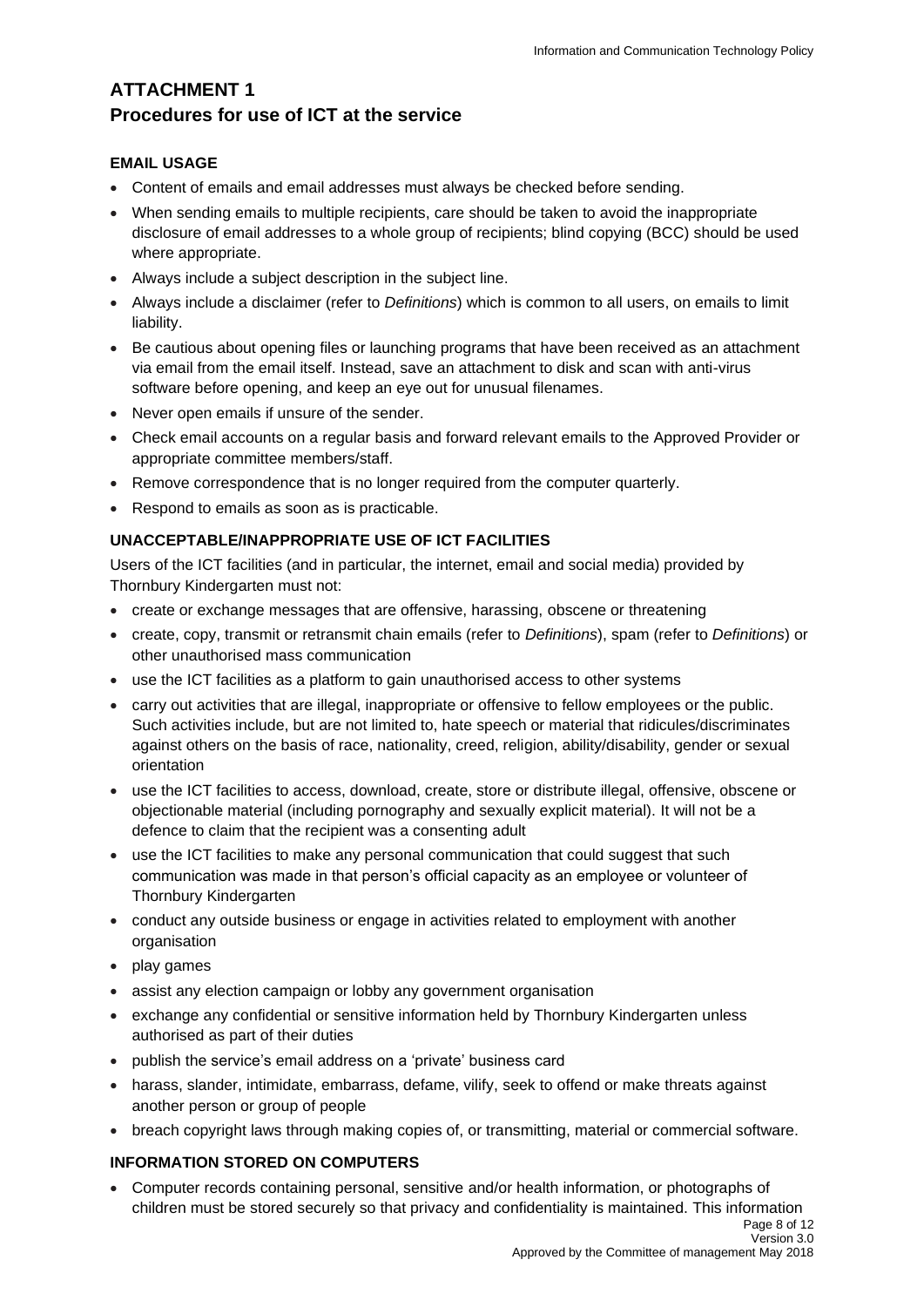must not be removed from the service without authorisation, as security of the information could be at risk (refer to *Privacy and Confidentiality Policy*).

- Computer records containing personal, sensitive and/or health information, or photographs of children may need to be removed from the service from time-to-time for various reasons, including for:
	- − excursions and service events (refer to *Excursions and Service Events Policy*)
	- − offsite storage, where there is not enough space at the service premises to store the records.

In such circumstances, services must ensure that the information is transported, handled and stored securely so that privacy and confidentiality is maintained at all times.

- Computer users are not to view or interfere with other users' files or directories, knowingly obtain unauthorised access to information or damage, delete, insert or otherwise alter data without permission.
- Ensure all material stored on an endpoint data storage device is also stored on a backup drive, and that both device and drive are kept in a secure location.

#### **BREACHES OF THIS POLICY**

- Individuals who use ICT at the service for unlawful purposes may be liable to criminal or civil legal action. This could result in serious consequences, such as a fine, damages and/or costs being awarded against the individual, or imprisonment. The Approved Provider will not defend or support any individual using the service's ICT facilities for an unlawful purpose.
- The service may block access to internet sites where inappropriate use is identified.
- Employees who fail to adhere to this policy may be liable to counselling, disciplinary action or dismissal.
- Management, educators, staff, volunteers and students who fail to adhere to this policy may have their access to the service's ICT facilities restricted/denied.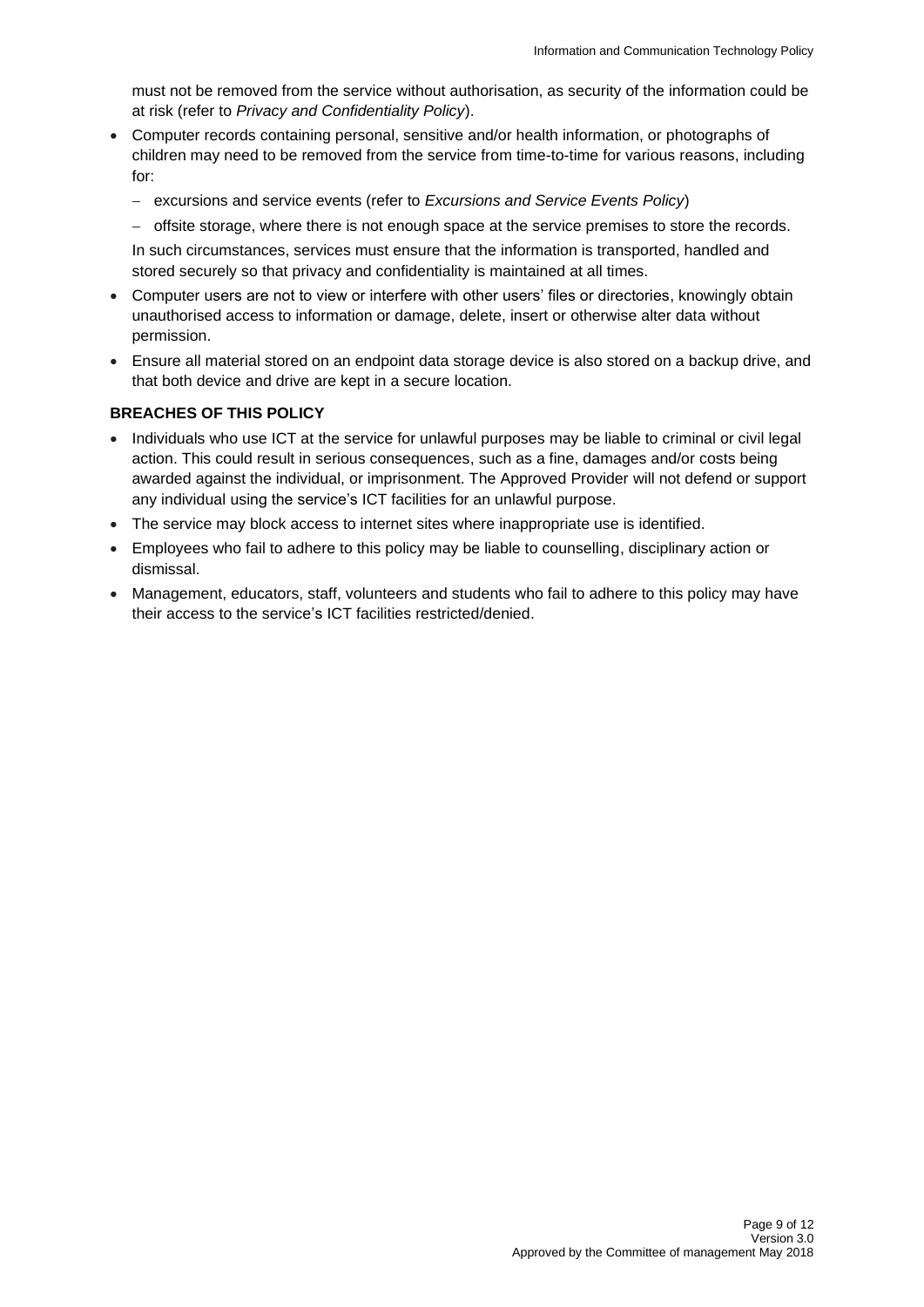# **ATTACHMENT 2 Guiding principles for security of information systems**

The Organisation for Economic Co-operation and Development's (OECD) guidelines encourage an awareness and understanding of security issues and the need for a culture of security.

The OECD describes nine guiding principles that encourage awareness, education, information sharing and training as effective strategies in maintaining security of information systems. The guiding principles are explained in the table below.

| Awareness                             | Users should be aware of the need for security of information systems<br>and networks and what they can do to enhance security.                                            |
|---------------------------------------|----------------------------------------------------------------------------------------------------------------------------------------------------------------------------|
| <b>Responsibility</b>                 | All users are responsible for the security of information systems and<br>networks.                                                                                         |
| <b>Response</b>                       | Users should act in a timely and cooperative manner to prevent, detect<br>and respond to security issues.                                                                  |
| <b>Ethics</b>                         | Users should respect the legitimate interest of others.                                                                                                                    |
| <b>Democracy</b>                      | The security of information systems and networks should be compatible<br>with the essential values of a democratic society.                                                |
| <b>Risk assessment</b>                | Users should conduct risk assessments.                                                                                                                                     |
| Security design and<br>implementation | Users should incorporate security as an essential element of information<br>systems and networks.                                                                          |
| <b>Security</b><br>management         | Users should adopt a comprehensive approach to security management.                                                                                                        |
| Reassessment                          | Users should review and reassess the security of information systems<br>and networks, and make appropriate modifications to security policies,<br>measures and procedures. |

Sourced from Organisation for Economic Co-operation and Development's (OECD) (2002) *Guidelines for the Security of Information Systems and Networks: Towards a Culture of Security.*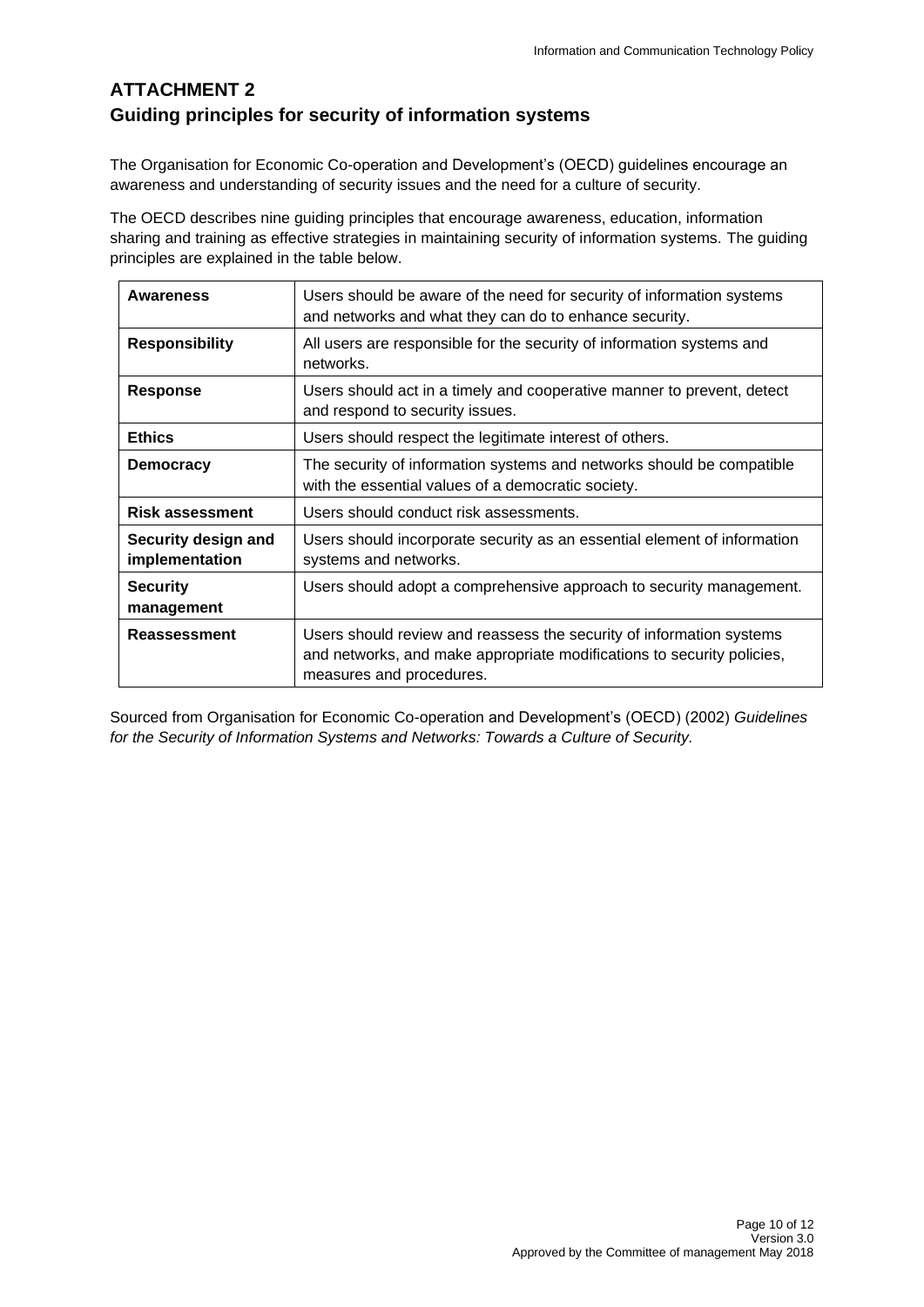## **ATTACHMENT 3 Parent/guardian authorisation for under-age access to the Thornbury Kindergarten ICT facilities**

| , am a parent/guardian of |
|---------------------------|

\_\_\_\_\_\_\_\_\_\_\_\_\_\_\_\_\_\_\_\_\_\_\_\_\_\_\_\_\_\_\_\_\_\_\_\_\_\_\_\_\_\_\_\_\_\_\_\_\_\_\_\_\_\_\_\_\_\_\_\_\_\_\_\_\_\_\_\_\_\_\_\_\_\_

I have read the Thornbury Kindergarten *Information and Communication Technology (ICT) Policy* and agree to the conditions of use of the service's ICT facilities for the above-named student.

I also understand that Thornbury Kindergarten provides no censorship of access to ICT facilities.

\_\_\_\_\_\_\_\_\_\_\_\_\_\_\_\_\_\_\_\_\_\_\_\_\_\_\_\_\_\_\_\_\_\_\_\_\_\_ \_\_\_\_\_\_\_\_\_\_\_\_\_\_\_\_\_\_\_\_\_\_\_\_\_\_\_\_\_\_\_\_\_

\_\_\_\_\_\_\_\_\_\_\_\_\_\_\_\_\_\_\_\_\_\_\_\_\_\_\_\_\_\_\_\_\_\_\_\_\_\_ \_\_\_\_\_\_\_\_\_\_\_\_\_\_\_\_\_\_\_\_\_\_\_\_\_\_\_\_\_\_\_\_\_

Signature (student) Date

Signature (parent/guardian) Date